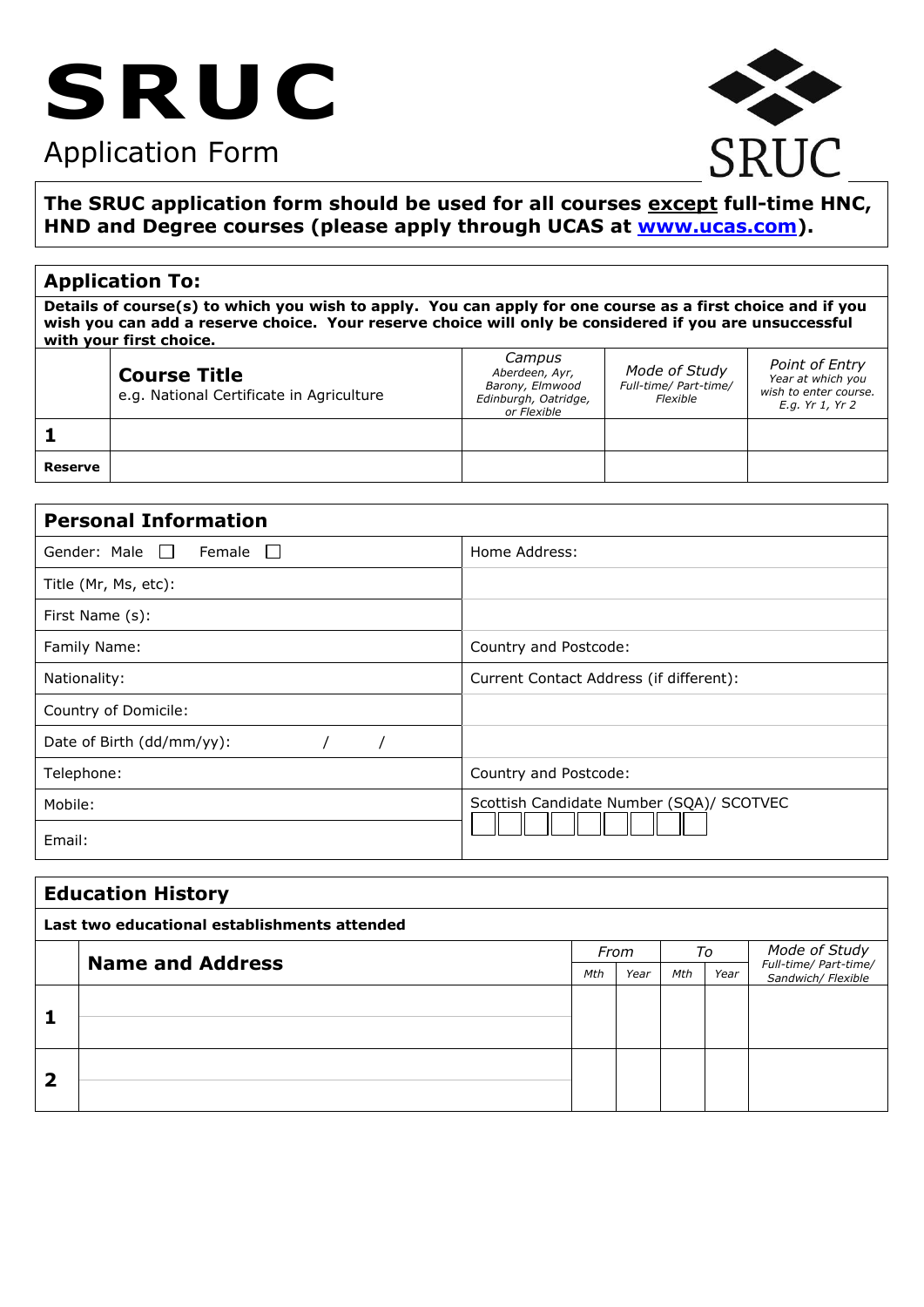| Qualifications Achieved - Courses, examinations, or assessments for which results are known |                        |                  |                                                       |                   |  |  |  |  |  |
|---------------------------------------------------------------------------------------------|------------------------|------------------|-------------------------------------------------------|-------------------|--|--|--|--|--|
| Place(s) of study (include professional qualifications):                                    |                        |                  |                                                       |                   |  |  |  |  |  |
| Course, subject, unit, module, or component                                                 | Month/Year<br>achieved | Awarding<br>Body | Level (eg<br>National 4/5/<br>GCSE/<br>Highers/Degree | Grade<br>Achieved |  |  |  |  |  |
|                                                                                             |                        |                  |                                                       |                   |  |  |  |  |  |
|                                                                                             |                        |                  |                                                       |                   |  |  |  |  |  |
|                                                                                             |                        |                  |                                                       |                   |  |  |  |  |  |
|                                                                                             |                        |                  |                                                       |                   |  |  |  |  |  |
|                                                                                             |                        |                  |                                                       |                   |  |  |  |  |  |
|                                                                                             |                        |                  |                                                       |                   |  |  |  |  |  |
|                                                                                             |                        |                  |                                                       |                   |  |  |  |  |  |
|                                                                                             |                        |                  |                                                       |                   |  |  |  |  |  |
|                                                                                             |                        |                  |                                                       |                   |  |  |  |  |  |
|                                                                                             |                        |                  |                                                       |                   |  |  |  |  |  |
|                                                                                             |                        |                  |                                                       |                   |  |  |  |  |  |
|                                                                                             |                        |                  |                                                       |                   |  |  |  |  |  |

# **Qualifications Pending – Courses, examinations, or assessments to be completed, or results pending**

Place(s) of study (include professional qualifications):

| Course, subject, unit, module, or component | Month/Year<br>being taken | Awarding<br>Body | Level (eg<br>National 4/5/<br>GCSE/<br>Highers/Degree | Predicted<br>Grade<br>(if known) |
|---------------------------------------------|---------------------------|------------------|-------------------------------------------------------|----------------------------------|
|                                             |                           |                  |                                                       |                                  |
|                                             |                           |                  |                                                       |                                  |
|                                             |                           |                  |                                                       |                                  |
|                                             |                           |                  |                                                       |                                  |
|                                             |                           |                  |                                                       |                                  |
|                                             |                           |                  |                                                       |                                  |
|                                             |                           |                  |                                                       |                                  |
|                                             |                           |                  |                                                       |                                  |
|                                             |                           |                  |                                                       |                                  |
|                                             |                           |                  |                                                       |                                  |
|                                             |                           |                  |                                                       |                                  |
|                                             |                           |                  |                                                       |                                  |
|                                             |                           |                  |                                                       |                                  |
|                                             |                           |                  |                                                       |                                  |

# **Work Experience**

Please give details of work experience, training, and employment. Continue on a separate sheet if necessary, and include both paid and voluntary activities.

| Job Title and Nature of Work/Training | Name of Organisation | Full-Time/ |     | From<br>Year |     | I O  |
|---------------------------------------|----------------------|------------|-----|--------------|-----|------|
|                                       |                      | Part-Time  | Mth |              | Mth | Year |
|                                       |                      |            |     |              |     |      |
|                                       |                      |            |     |              |     |      |
|                                       |                      |            |     |              |     |      |
|                                       |                      |            |     |              |     |      |
|                                       |                      |            |     |              |     |      |
|                                       |                      |            |     |              |     |      |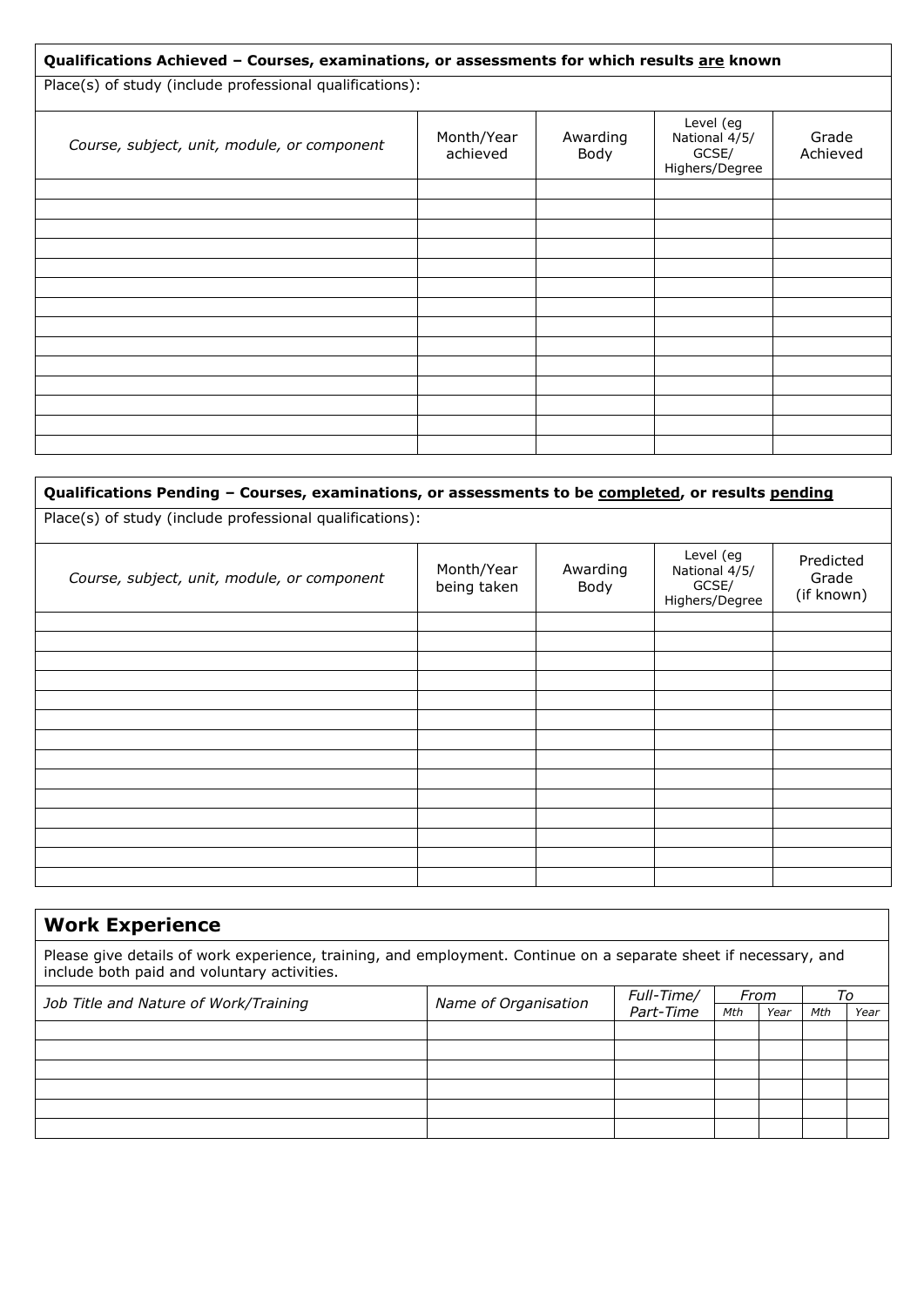| Supporting Statement - Please provide further information to support your application |  |  |  |  |  |  |
|---------------------------------------------------------------------------------------|--|--|--|--|--|--|
| Please attach a separate sheet if required:                                           |  |  |  |  |  |  |
|                                                                                       |  |  |  |  |  |  |
|                                                                                       |  |  |  |  |  |  |
|                                                                                       |  |  |  |  |  |  |
|                                                                                       |  |  |  |  |  |  |
|                                                                                       |  |  |  |  |  |  |
|                                                                                       |  |  |  |  |  |  |
|                                                                                       |  |  |  |  |  |  |
|                                                                                       |  |  |  |  |  |  |
|                                                                                       |  |  |  |  |  |  |
|                                                                                       |  |  |  |  |  |  |
|                                                                                       |  |  |  |  |  |  |
|                                                                                       |  |  |  |  |  |  |
|                                                                                       |  |  |  |  |  |  |
|                                                                                       |  |  |  |  |  |  |
|                                                                                       |  |  |  |  |  |  |
|                                                                                       |  |  |  |  |  |  |
|                                                                                       |  |  |  |  |  |  |
|                                                                                       |  |  |  |  |  |  |
|                                                                                       |  |  |  |  |  |  |
|                                                                                       |  |  |  |  |  |  |
|                                                                                       |  |  |  |  |  |  |

# **Referees**

**You must provide the name and full contact details of two referees as this could delay your application being considered. If you are applying straight from school, one referee must your Guidance Teacher. We are unable to accept references from relatives.** 

| Name:              | Name:              |
|--------------------|--------------------|
| Position:          | Position:          |
| Connection to you: | Connection to you: |
| Address:           | Address:           |
|                    |                    |
|                    |                    |
| Postcode:          | Postcode:          |
| Telephone:         | Telephone:         |
| Email:             | Email:             |

| <b>Widening Participation</b>                                                            |  |            |  |              |  |          |  |  |  |
|------------------------------------------------------------------------------------------|--|------------|--|--------------|--|----------|--|--|--|
| No II<br>Have you participated in the Schools Higher Education Programme or SWAP?<br>Yes |  |            |  |              |  |          |  |  |  |
| Aspire North                                                                             |  | Focus West |  | <b>LEAPS</b> |  | ∟ift Off |  |  |  |
| <b>SWAP East</b>                                                                         |  | SWAP West  |  | Other        |  |          |  |  |  |
| <b>Criminal Convictions</b>                                                              |  |            |  |              |  |          |  |  |  |

Do you have any unspent criminal convictions: Yes  $\Box$  If yes, please provide details on an additional sheet.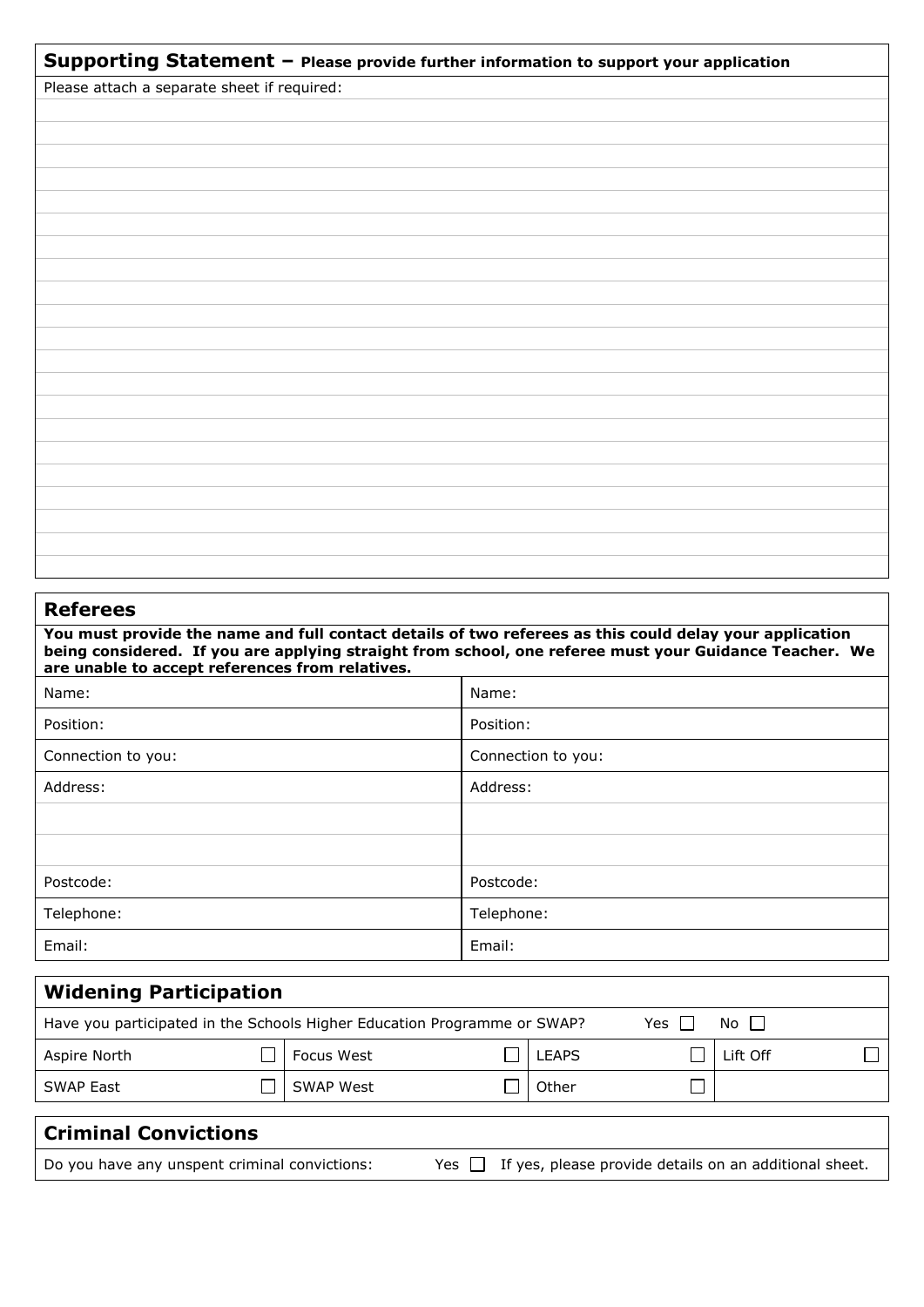# **Disability**

Do you have an impairment, health condition or learning difference?  $\Box$  Yes  $\Box$  No If yes, please tick the box which best describes your disability:

| Personal Care Support [30]                                                                                                                        |   | A specific learning difficulty<br>such as dyslexia, dyspraxia or<br>$AD(H)D$ [31]        |  | A social/communication<br>impairment such as Asperger's<br>syndrome/other autistic<br>spectrum disorder [32]            |  |  |  |  |
|---------------------------------------------------------------------------------------------------------------------------------------------------|---|------------------------------------------------------------------------------------------|--|-------------------------------------------------------------------------------------------------------------------------|--|--|--|--|
| A long standing illness or health<br>condition such as cancer, HIV,<br>diabetes, chronic heart disease<br>or epilepsy [33]                        | Г | A mental health condition, such<br>as depression, schizophrenia or<br>anxiety order [34] |  | A physical impairment or<br>mobility issues, such as<br>difficulty using arms or using a<br>wheelchair or crutches [35] |  |  |  |  |
| Deafness or a serious hearing<br>impairment [36]                                                                                                  |   | Blind or a serious visual<br>impairment uncorrected by<br>glasses [37]                   |  | A disability, impairment or<br>medical condition that is not<br>listed above [38]                                       |  |  |  |  |
| A specific learning difficulty such<br>as Down's Syndrome [39]                                                                                    |   |                                                                                          |  |                                                                                                                         |  |  |  |  |
| Please give details of any disability, including any specific arrangements or facilities required (continue on a separate<br>sheet if necessary): |   |                                                                                          |  |                                                                                                                         |  |  |  |  |

| <b>Care Leavers</b>                       |        |                                              |                                           | <b>Care Responsibilities</b>                                       |  |  |  |  |  |  |
|-------------------------------------------|--------|----------------------------------------------|-------------------------------------------|--------------------------------------------------------------------|--|--|--|--|--|--|
| background?                               |        | Are you from a care experienced/looked after | Do you have caring responsibilities?      |                                                                    |  |  |  |  |  |  |
| Yes II                                    | No II  | Prefer not to say $\Box$                     |                                           | Yes II<br>Prefer not to say $\Box$<br>No II                        |  |  |  |  |  |  |
| <b>Foster Care</b>                        |        | Care Leaver                                  |                                           | Who do you care for?                                               |  |  |  |  |  |  |
| Kinship                                   | $\sim$ | Residential                                  |                                           | Disabled Child/<br>Child/Children<br>Children Under 18<br>Under 17 |  |  |  |  |  |  |
| Other                                     |        |                                              |                                           | Adult(s) Over 18<br>Other                                          |  |  |  |  |  |  |
| If other, please provide further details: |        |                                              | If other, please provide further details: |                                                                    |  |  |  |  |  |  |

| <b>Fees and Funding</b>                                                                                                                                                |                 |                    |  |                                                      |    |               |          |  |  |
|------------------------------------------------------------------------------------------------------------------------------------------------------------------------|-----------------|--------------------|--|------------------------------------------------------|----|---------------|----------|--|--|
| Country of Birth:                                                                                                                                                      |                 |                    |  |                                                      |    |               |          |  |  |
| For the purposes of tuition fees, please indicate your status                                                                                                          |                 |                    |  |                                                      |    |               |          |  |  |
| Scottish                                                                                                                                                               |                 | Rest of UK         |  |                                                      | EU |               |          |  |  |
| Overseas                                                                                                                                                               |                 | Refugee            |  |                                                      |    | Asylum Seeker |          |  |  |
| Will you have lived in Scotland for more than three years by the start of the course?                                                                                  |                 |                    |  |                                                      |    |               |          |  |  |
| Is there any other information which may assist us in considering your fees status (for example BFPO, Refugee or<br>Asylum Seeker status, studied at Boarding School): |                 |                    |  |                                                      |    |               |          |  |  |
| You may be sent an additional fee status questionnaire in order to progress the setting of your tuition<br>fees.                                                       |                 |                    |  |                                                      |    |               |          |  |  |
| Who is expected to pay your tuition fees? Please tick all appropriate boxes:                                                                                           |                 |                    |  |                                                      |    |               |          |  |  |
| Self                                                                                                                                                                   | Student Finance | (England/Wales/NI) |  | <b>Students Awards Agency</b><br>for Scotland (SAAS) |    |               | Employer |  |  |
| Not Known                                                                                                                                                              |                 |                    |  |                                                      |    |               |          |  |  |
| Yes $\Box$<br>Have you previously received an educational award from UK public funds?<br>No II                                                                         |                 |                    |  |                                                      |    |               |          |  |  |
| If yes, please provide full details including Funding Body, Course, Institution of Study, and Dates of Study:                                                          |                 |                    |  |                                                      |    |               |          |  |  |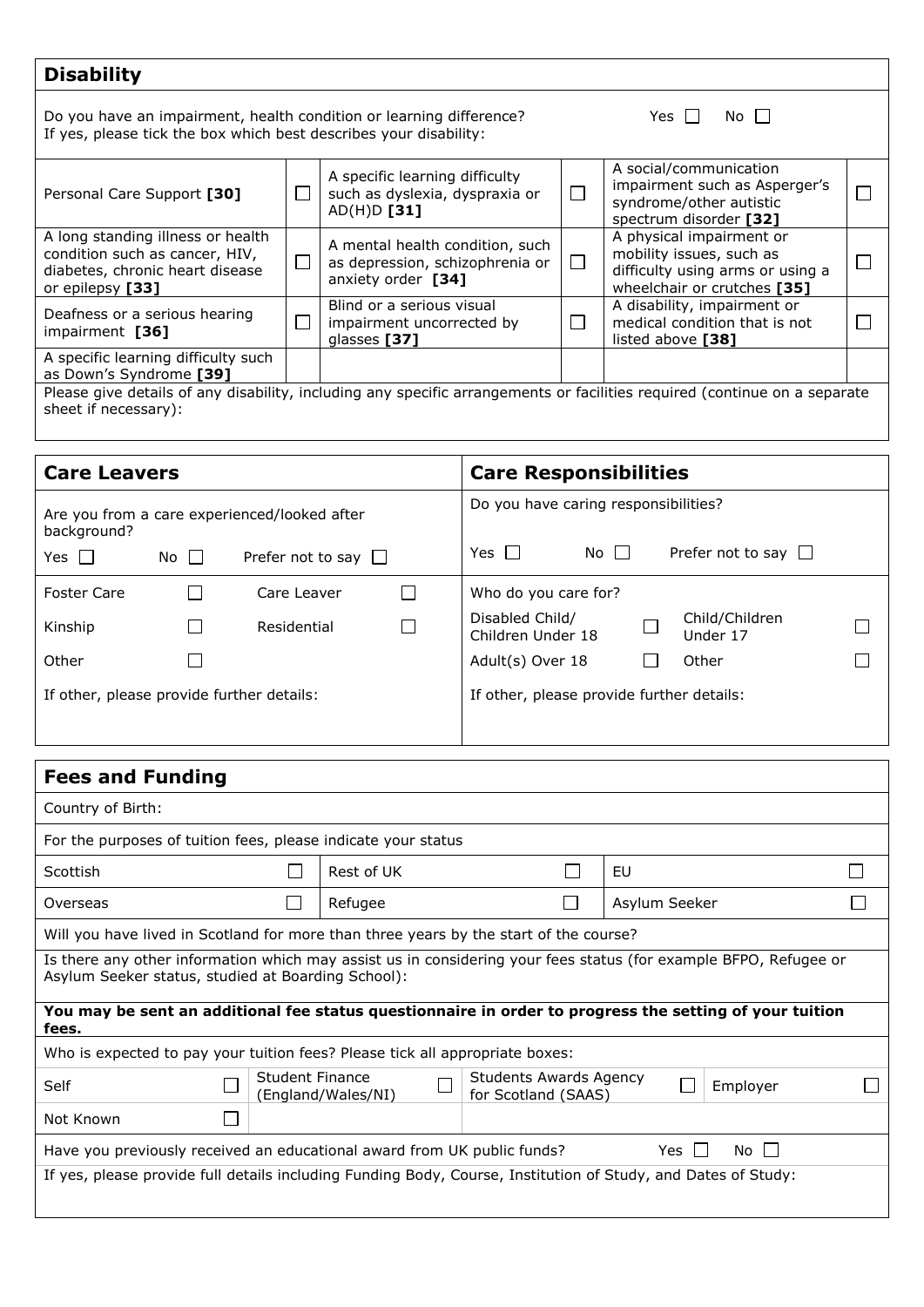| <b>English Language</b>                                                                                                                                                                                                                                                                                                       |                         |              |                                      |   |                          |  |  |  |
|-------------------------------------------------------------------------------------------------------------------------------------------------------------------------------------------------------------------------------------------------------------------------------------------------------------------------------|-------------------------|--------------|--------------------------------------|---|--------------------------|--|--|--|
| Is English your first or preferred language?<br>No<br>Yes                                                                                                                                                                                                                                                                     |                         |              | If not, please state first language: |   |                          |  |  |  |
| Please list any English language examinations/qualifications that you have taken:                                                                                                                                                                                                                                             |                         |              |                                      |   |                          |  |  |  |
|                                                                                                                                                                                                                                                                                                                               |                         |              |                                      |   |                          |  |  |  |
| <b>International (Non UK/EU/EEA) Applicants</b><br>UK/EU/EEA Applicants, please continue to the "Planning Statistics" section                                                                                                                                                                                                 |                         |              |                                      |   |                          |  |  |  |
| Do you require a visa to study in the UK?                                                                                                                                                                                                                                                                                     | Yes II                  | No.          |                                      |   |                          |  |  |  |
| Passport Number:                                                                                                                                                                                                                                                                                                              |                         |              | Passport country of issue:           |   |                          |  |  |  |
| Please enclose the following documents, and tick to confirm enclosure. Photocopies of passport and certificates are<br>acceptable; Originals will be required at Enrolment.                                                                                                                                                   |                         |              |                                      |   |                          |  |  |  |
| Passport (photograph page) $\Box$<br>Certificate(s) of Qualification(s) $\Box$                                                                                                                                                                                                                                                |                         |              |                                      |   |                          |  |  |  |
| <b>Planning Statistics</b>                                                                                                                                                                                                                                                                                                    |                         |              |                                      |   |                          |  |  |  |
| This information is required for statistical purposes and will not be considered during the selection process. You need<br>complete this section only if you have stated on Page 1 that your Country of Domicile is the UK.                                                                                                   |                         |              |                                      |   |                          |  |  |  |
| Ethnic Origin (please tick one):                                                                                                                                                                                                                                                                                              |                         |              |                                      |   |                          |  |  |  |
| White - British<br>11                                                                                                                                                                                                                                                                                                         | Black - Caribbean<br>21 | $\Box$       | Indian<br>31                         |   | Chinese<br>34            |  |  |  |
| White - Irish<br>12                                                                                                                                                                                                                                                                                                           | Black - African<br>22   | $\mathsf{L}$ | Pakistani<br>32                      |   | Asian - Other<br>39      |  |  |  |
| White - Other<br>19                                                                                                                                                                                                                                                                                                           | Black - Other<br>29     |              | Bangladeshi<br>33                    |   | Other<br>80              |  |  |  |
| Occupational Background. Please enter the occupation of the parent, step-parent or guardian who has or had the<br>higher income in the household in which you have been brought up. Alternatively, if you are 21 or over, please enter<br>your own occupation.                                                                |                         |              |                                      |   |                          |  |  |  |
|                                                                                                                                                                                                                                                                                                                               |                         |              |                                      |   |                          |  |  |  |
| <b>Marketing Information</b>                                                                                                                                                                                                                                                                                                  |                         |              |                                      |   |                          |  |  |  |
| How did you first hear about SRUC?                                                                                                                                                                                                                                                                                            |                         |              |                                      |   |                          |  |  |  |
| Careers Advisor                                                                                                                                                                                                                                                                                                               | <b>UCAS Event</b>       |              | <b>Schools Careers</b><br>Convention |   | Guidance Teacher         |  |  |  |
| −<br>Friend/Relative                                                                                                                                                                                                                                                                                                          | Open Day/Evening        |              | <b>Taster Session</b>                | − | <b>Agricultural Show</b> |  |  |  |
| Web Site<br>Former/Current                                                                                                                                                                                                                                                                                                    | Poster                  |              | Press Advertisement                  |   | Job Centre               |  |  |  |
| Student                                                                                                                                                                                                                                                                                                                       | Other                   |              | Please Specify:                      |   |                          |  |  |  |
| <b>Declaration</b>                                                                                                                                                                                                                                                                                                            |                         |              |                                      |   |                          |  |  |  |
| I certify that the information I have provided here is true and correct. I accept full responsibility for the information I<br>have provided on this form and have read the Data Protection statement. I confirm that by signing this form I agree<br>to abide by the admissions requirements, rules and regulations of SRUC. |                         |              |                                      |   |                          |  |  |  |
| Signature:                                                                                                                                                                                                                                                                                                                    |                         |              | Date (dd/mm/yy):                     |   |                          |  |  |  |
| Please contact SRUC's Admissions Office on admissions@sruc.ac.uk with any questions.                                                                                                                                                                                                                                          |                         |              |                                      |   |                          |  |  |  |
| Completed application forms should be returned to:                                                                                                                                                                                                                                                                            |                         |              |                                      |   |                          |  |  |  |
| The Admissions Office, SRUC Ayr, Riverside Campus, University Avenue, AYR, KA8 0SX                                                                                                                                                                                                                                            |                         |              |                                      |   |                          |  |  |  |
| UNITe Number: $S$<br><b>FOR OFFICE USE ONLY</b>                                                                                                                                                                                                                                                                               |                         |              |                                      |   |                          |  |  |  |
| Unconditional $\square$<br>Conditional<br>Reject<br>$\mathbf{L}$                                                                                                                                                                                                                                                              |                         |              |                                      |   |                          |  |  |  |
| <b>Offer Details:</b><br>Date of Offer:                                                                                                                                                                                                                                                                                       |                         |              |                                      |   |                          |  |  |  |
|                                                                                                                                                                                                                                                                                                                               |                         |              |                                      |   |                          |  |  |  |